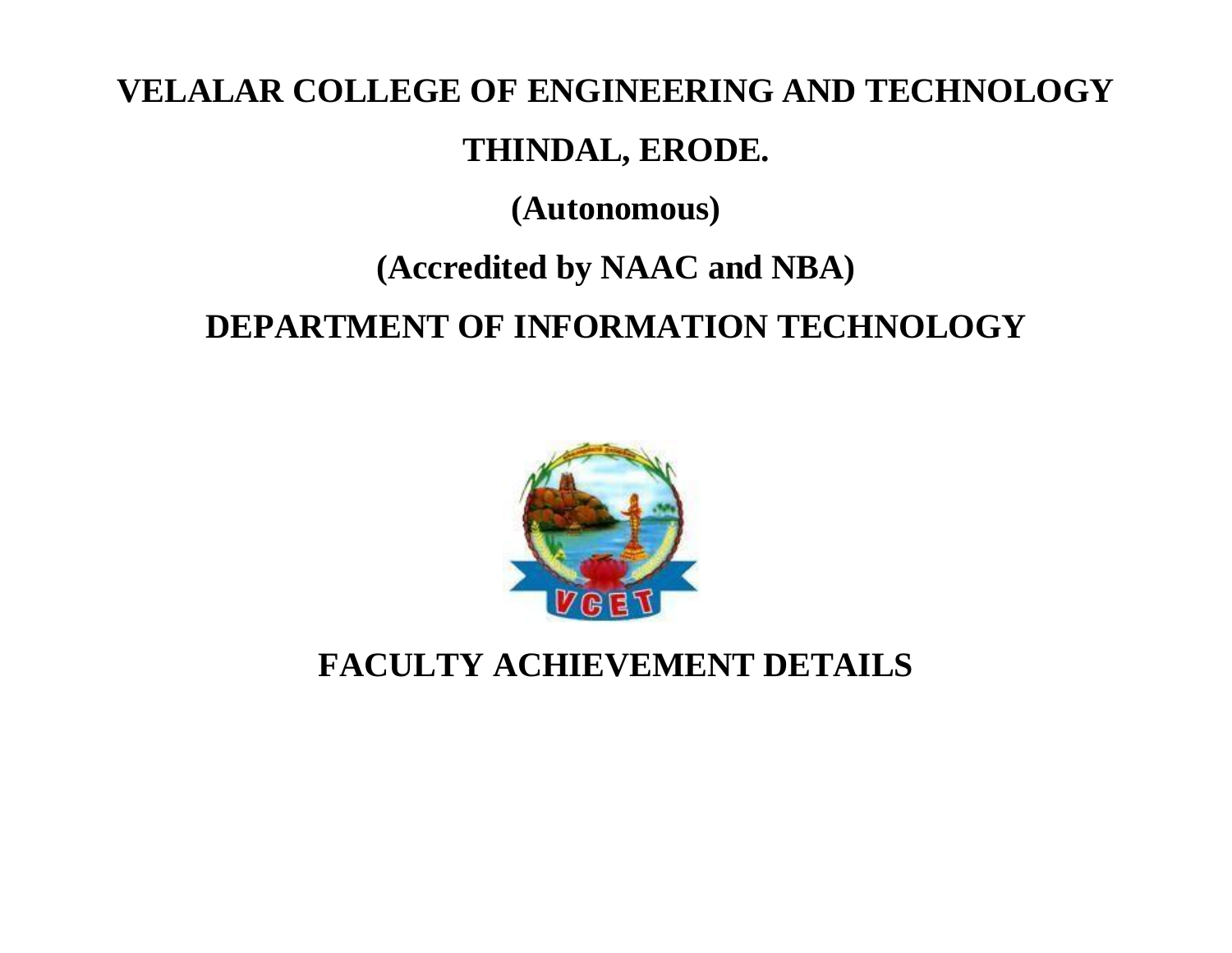### **GUEST LECTURER/ JURY DETAILS**

#### **Academic Year 2020 - 2021**

| S.No. | <b>Name of the Faculty</b> | Date       | Name of the<br>Event                     | <b>Topic</b>                                                                    | <b>Organized</b><br>by                                        | Jury /<br><b>Resource</b><br>person |
|-------|----------------------------|------------|------------------------------------------|---------------------------------------------------------------------------------|---------------------------------------------------------------|-------------------------------------|
| 1.    | Dr.V.K.Manavalasundaram    | 21.10.2020 | Two days<br>National<br>Level<br>Seminar | Role of Blockchain<br>Technology in Cyber<br>Security                           | M.P.Nachimu<br>thu M.<br>Jaganathan<br>Engineering<br>College | Resource<br>Person                  |
| 2.    | Mr.C.Saravanan             | 12.12.2020 | Online<br>Webinar                        | Pitching Workshop &<br>Linkage Innovation with<br><b>Innovation Ambassadors</b> | K.S.R.<br>Polytechnic<br>College                              | Resource<br>Person                  |

#### **ONLINE CERTIFICATION COURSE DETAILS**

#### **Academic Year 2020-2021**

| S.No. | <b>Name of the Faculty</b> | <b>Date</b> | <b>Course Details</b>       | <b>Organized by</b>                                        |
|-------|----------------------------|-------------|-----------------------------|------------------------------------------------------------|
| 1.    | Ms.T.Nithya                | 03.07.2020  | Python 101 for Data Science | <b>Skills</b><br>Developer<br><b>IBM</b><br><b>Network</b> |
| 2.    | Mr.A.Logeswaran            | 03.07.2020  | Python 101 for Data Science | <b>Skills</b><br><b>IBM</b><br>Developer<br>Network        |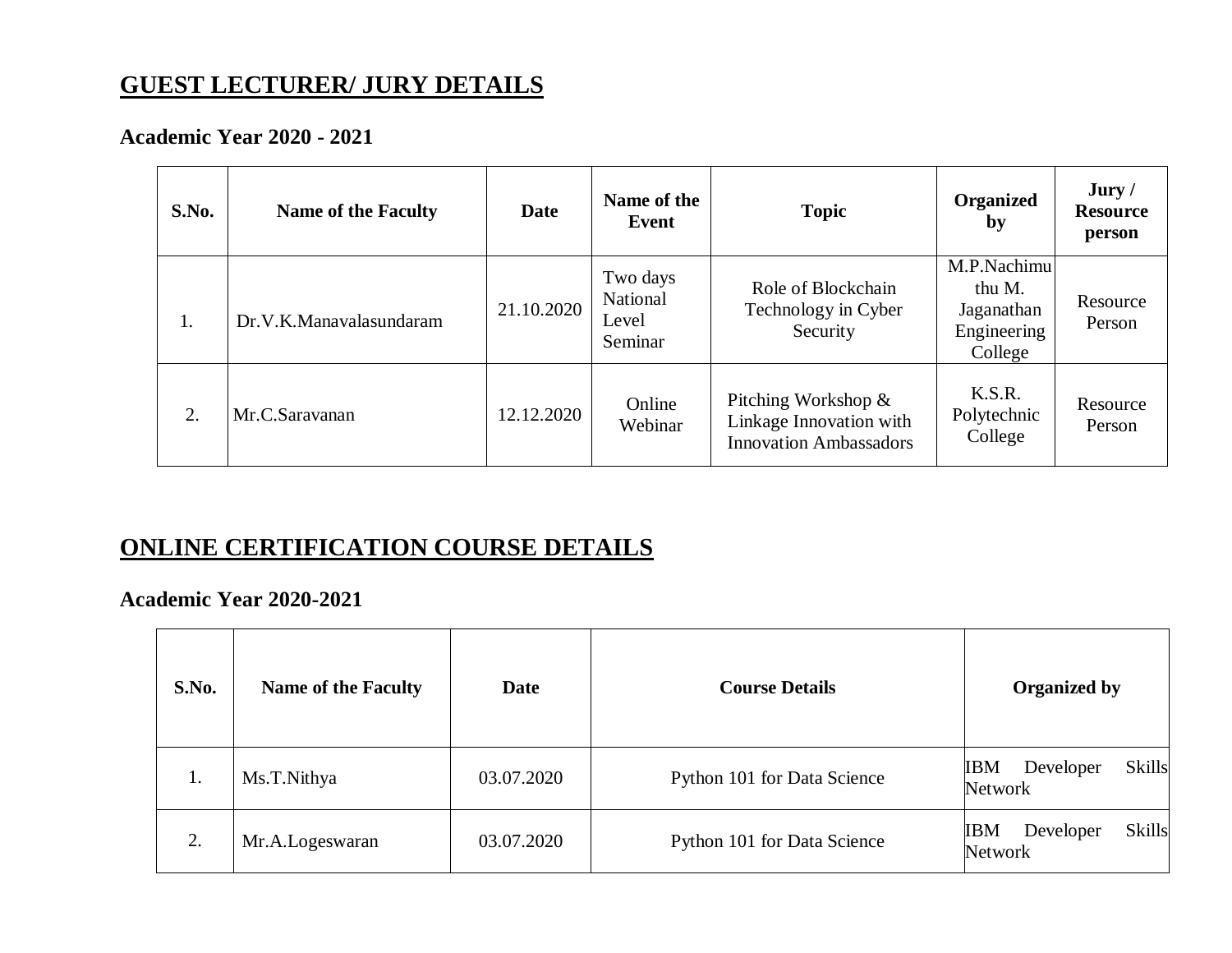### **REVIEWER DETAILS**

| S.No.         | <b>Name of the Faculty</b> | Name of the Journals / Conferences and Agency                                    | <b>Period</b>     |
|---------------|----------------------------|----------------------------------------------------------------------------------|-------------------|
|               |                            | Circuits and Systems: An International Journal                                   | 2013 to till date |
|               | Dr.V.K.Manavalasundaram    | International Journal of Research Studies in Computer<br>Science and Engineering | 2014 to till date |
| $\mathcal{D}$ | Ms.D.Suganya               | Journal of Supercomputing                                                        | 2018 to till date |

### **BOOK PUBLICATIONS DETAILS**

| <b>S. No.</b> | <b>Faculty Name</b>     | <b>Book Title</b>                                                                    | <b>Publisher</b><br><b>Name</b> | <b>Month</b> and<br><b>Year of</b><br><b>Publication</b> | <b>ISBN Number</b>                                |
|---------------|-------------------------|--------------------------------------------------------------------------------------|---------------------------------|----------------------------------------------------------|---------------------------------------------------|
| 1.            | Dr.V.K.Manavalasundaram | Intelligent Pest Control Using<br>Internet of Things Design<br>and Future Directions | IGI Global.                     | June 2019                                                | DOI: 10.4018/<br>$978 - 1 - 5225$<br>8555-8.ch011 |
|               |                         | Software Engineering                                                                 | Charulatha                      | Jan 2020                                                 | DOI:978-93-<br>89736-81-6                         |
| 2.            | Dr.G.Rajesh Kumar       | Design and analysis of<br>algorithms                                                 | Charulatha                      | Jan 2019                                                 | 978-93-88335-<br>$56-0$                           |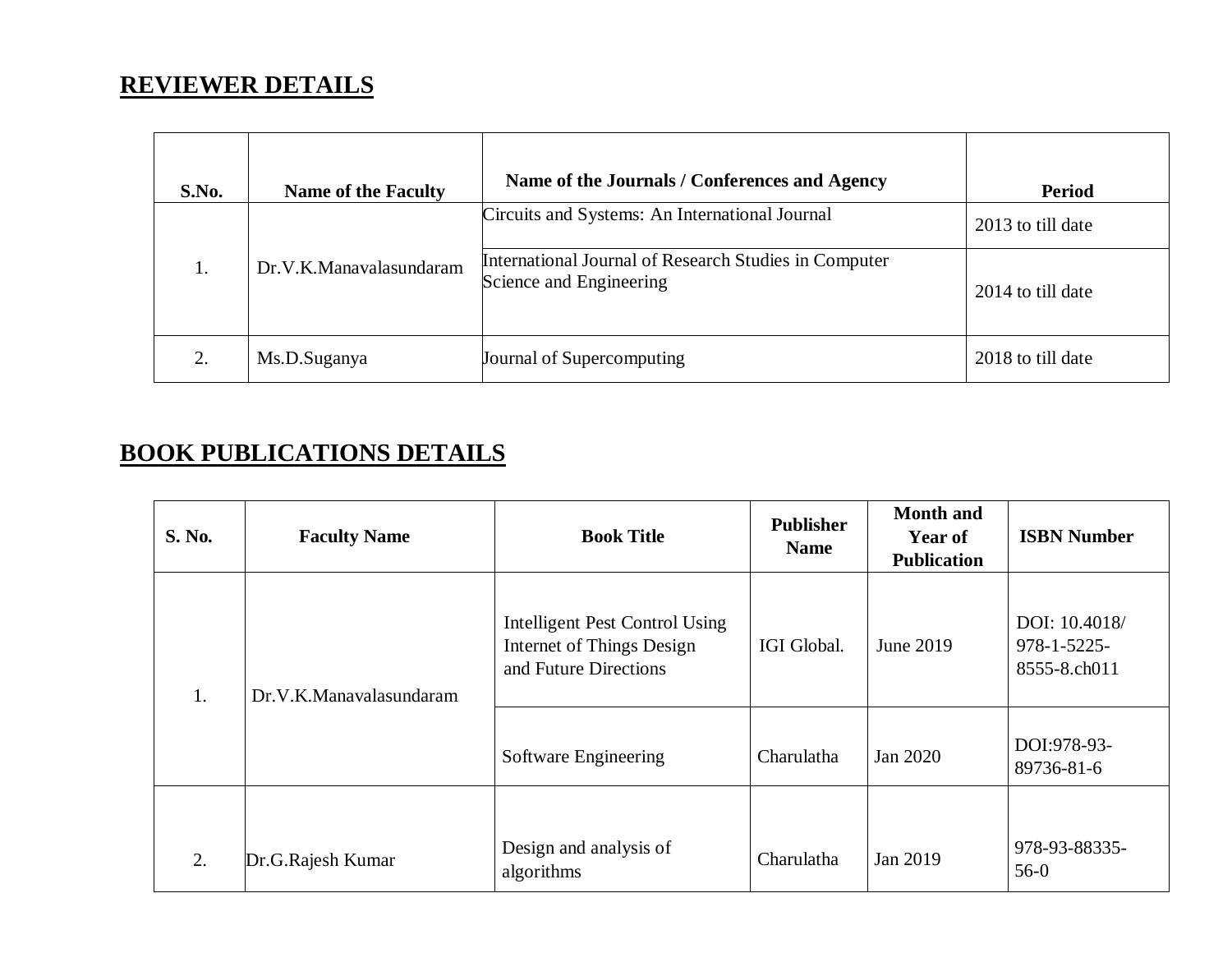#### **BOOK REVIEWER DETAILS**

| <b>S. No.</b> | <b>Faculty Name</b> | <b>Book Title</b>            | <b>Publisher Name</b> | <b>Month and Year of</b><br><b>Publication</b> | <b>Remarks</b> |
|---------------|---------------------|------------------------------|-----------------------|------------------------------------------------|----------------|
| 1.            | Ms.R.Menaka         | <b>Operating Systems</b>     | <b>SIA</b>            | June 2019                                      | Reviewer       |
| 2.            | Ms.R.Maheshwari     | <b>Computer Architecture</b> | <b>SIA</b>            | June 2019                                      | Reviewer       |

#### **FACULTY INTELLECTUAL PROPERTY RIGHTS PATENT DETAILS**

| <b>S. No.</b> | Name of the patent filed                                                    | Name of the co- inventor                                             | Date of filing & Application<br><b>Number</b> | <b>Status</b> |
|---------------|-----------------------------------------------------------------------------|----------------------------------------------------------------------|-----------------------------------------------|---------------|
| 1.            | Virtual labs using cloud computing                                          | Dr.V.Srinivasan<br>Ms.R.Maheshwari<br>Ms.S.Kiruba<br>Ms.T.Kokilavani | 14.12.2020<br>& 202041054268 A                | Published     |
| 2.            | A foldable string light assembly                                            | Dr.V.K.Manavalasundaram                                              | 03.02.2020<br>& 202011004567 A                | Published     |
| 3.            | Management of temple collection box<br>using sensors and cloud data storage | Ms. T.Nithya                                                         | 17.01.2020<br>& 202011002081 A                | Published     |
| 4.            | Data processing equipment as well as<br>peripheral apparatus and<br>devices | Mrs.T.Premamala<br>Dr.S. Viveka                                      | 28.05.2020 &<br>330034-001                    | Applied       |